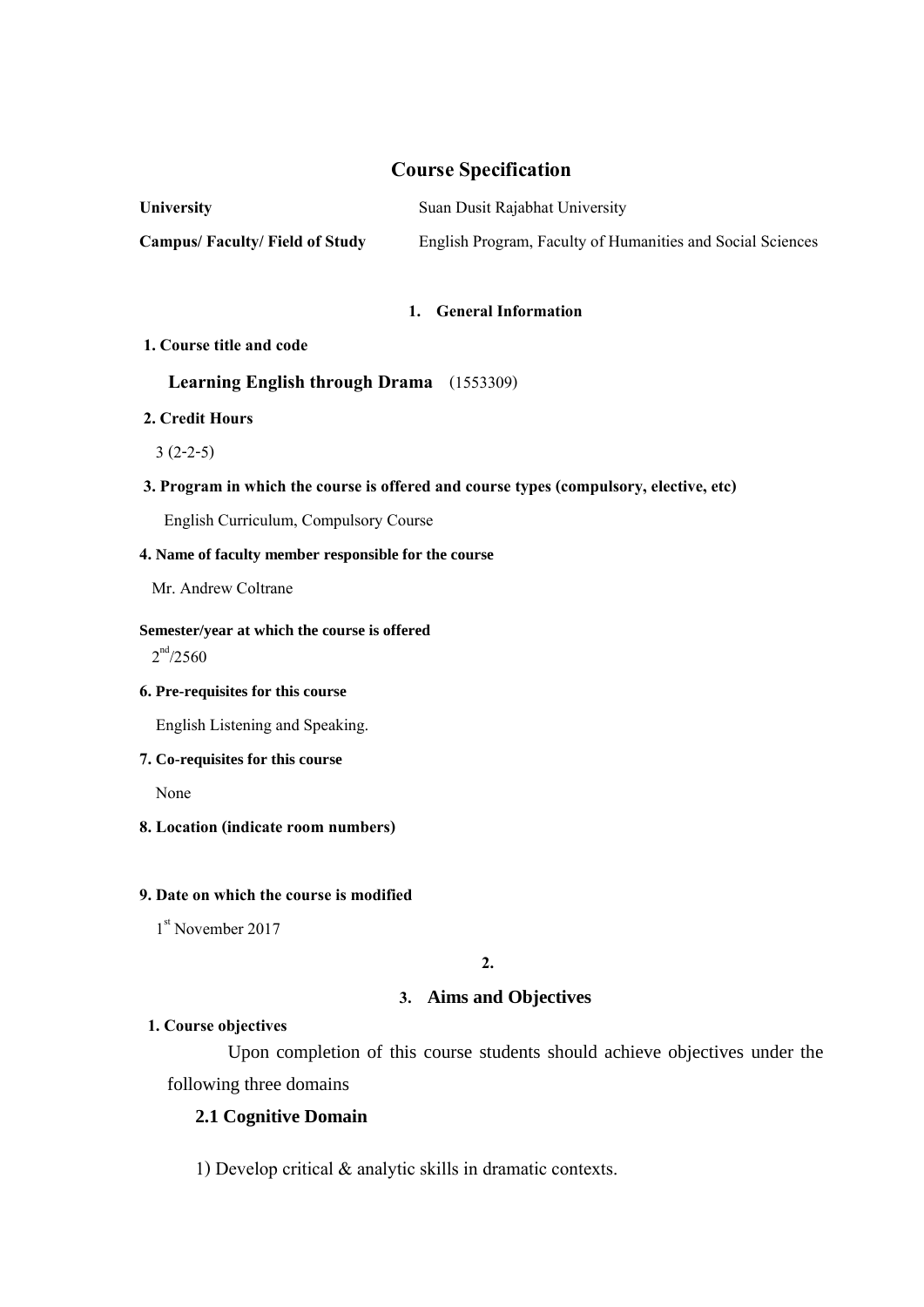- 2) Be able to analyze & characterize from a given script, or direction.
- 3) Be able to project thoughts, feelings, ideas, and intent.

# **2.2 Affective Domain**

- 1) Develop self- confidence in using English in dramatic contexts.
- 2) Realize the importance of expression and feeling in English language learning.
- 3) Improve general English use and comprehension.
- 4) Development of communication skills and awareness.
- 5) Develop attitude towards importance of discipline and method in learning.

# **2.3 Psychomotor Domain**

- 1) Use of word processing programs for any assignment papers
- 2) Use the internet for researching.
- 3) Use visual aids to present assignments.

## **2. Purposes for developing/ modifying the course**

To be in accordance with the new curriculum that was revised in 2008 for Bachelor of Arts in English.

 **3. course management** 

# **1. Course description**

**Exploring English language through dramatic contexts and texts. Students will study appropriate expression, tone, feeling, body language, dramatic speech, and characterization. Students to study performance and presentation technique and method. Students will learn English through practical participation in dramatic roleplays and productions.** 

| <b>Lecture/Practice</b> | <b>Additional Teaching</b> | <b>Training/Fieldwork</b> | Self-study |
|-------------------------|----------------------------|---------------------------|------------|
| <b>Hours</b>            | <b>Hours</b>               |                           |            |
| 60                      | none                       | none                      | (15)       |

## **2. Teaching Hours per semester**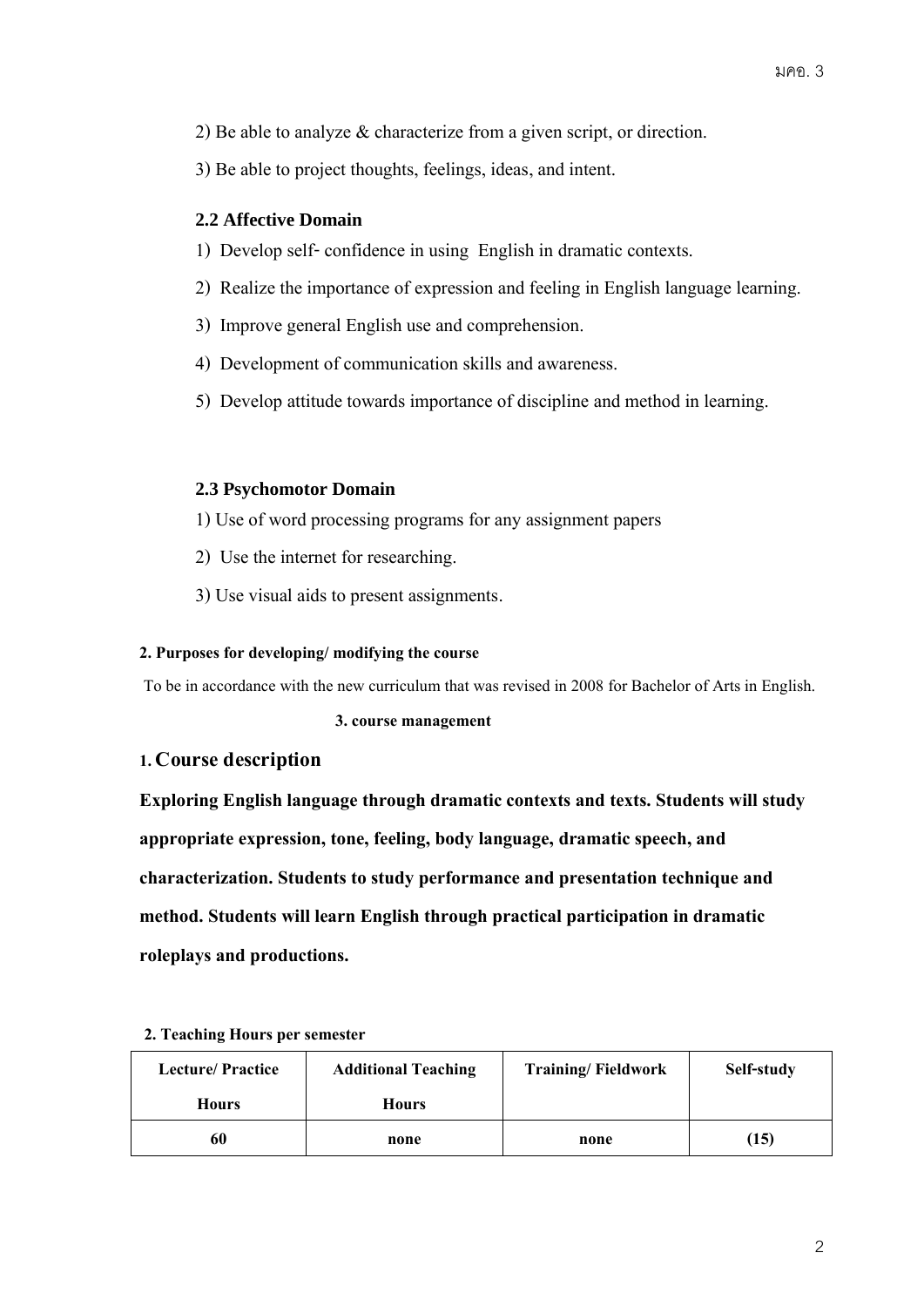# **3. Additional Private Study or Learning Hours**

- As necessary
- -Students can contact through e-mail, phone, or in person @ EP.office

#### **4. Development of Learning Outcomes in Domains of Learning**

#### **1. Moralsand Ethics**

#### **1.1 Morals and ethics to be acquired**

- 1. Develop self-discipline in regards to attendance, punctuality, and deadlines
- 2. Develop giving reasonable reasons for any excuses
- 3. Value the importance of being a responsible and self- directed person

## **1.2 Teaching strategies**

- 1. On time attendance, assignments, & test per week
- 2. Asking reasons for inappropriate action & teaching the right reasons
- 3. Help them in doing class activities by themselves

## **1.3 Methods of assessment**

- 1. Check in every class
- 2. Find & ask in every class
- 3. Check in class during any class activities

## **2. Knowledge**

#### **2.1 Knowledge to be acquired**

- 1. Accommodate diverse learning and thinking styles.
- 2. Use analytical skills for characterization of dramatic texts in English.
- 3. Active listener and active speaker

#### **2.2 Teaching strategies**

1. Inductive, deductive and Interactive methods by giving and taking examples from

real life.

## **2.3 Methods of assessment**

1. 1. Regular module grading and progress checks, class activities, Individual

assignments, mid-term, and final presentations.

#### **3. Cognitive Skills**

### **3.1 Cognitive skills to be developed**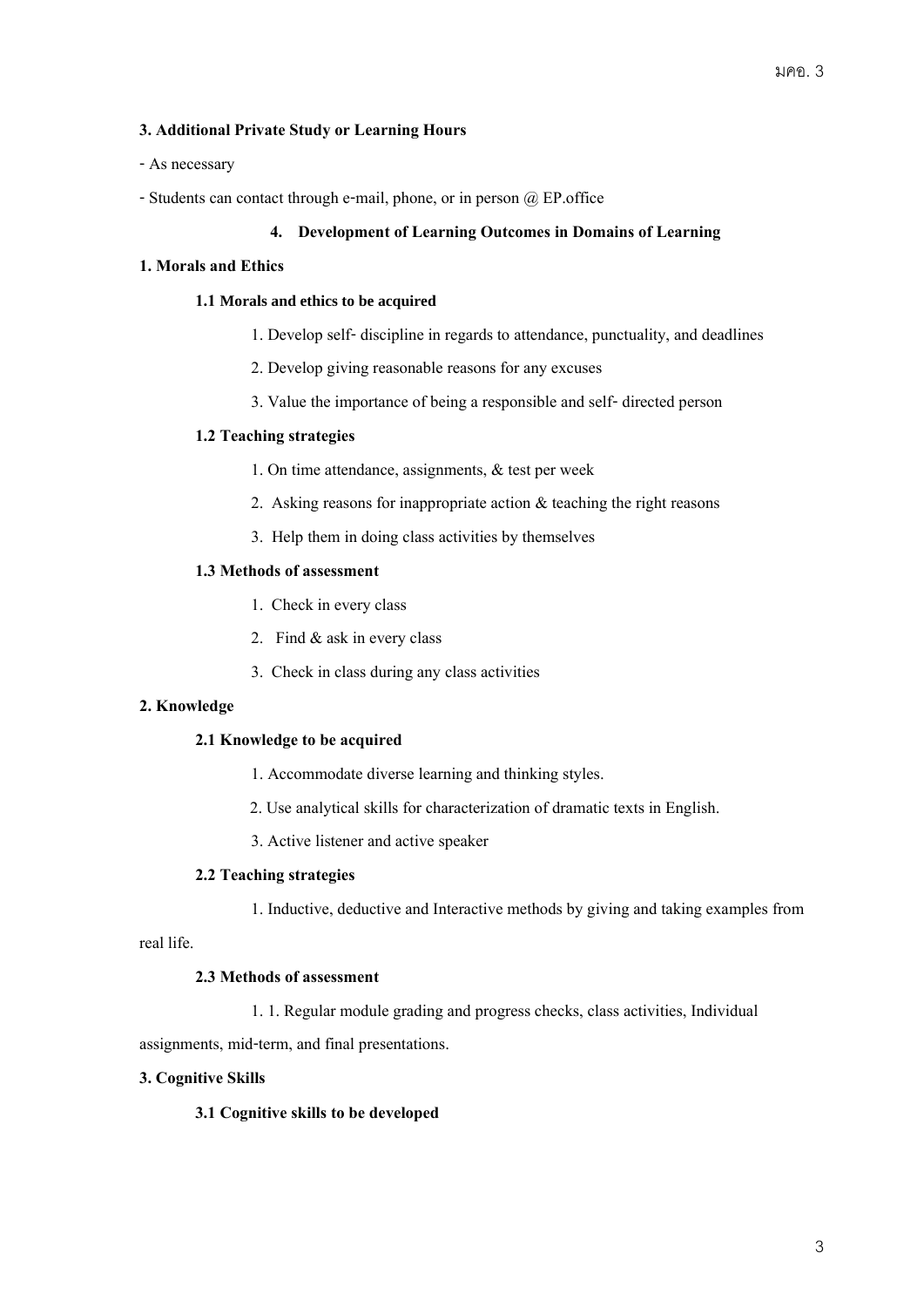1. Develop self- confidence in using English in dramatic contexts. Develop analyzing processes through different kinds of script, dramatic direction, and experiences.

 2. Familiarize with useful words, expressions, & idioms used for drama and theatre in English.

3. Realize the importance of tone, feeling, and expression in using the English language

# **3.2 Teaching strategies**

- 1. Interactive dramatic direction.
- 2. Inductive method by relating examples to real life
- 3. Deductive method by relating examples in real life

#### **3.3 Methods of assessment**

1. Regular module grading and progress checks, class activities, Individual assignments, mid-term, and final presentations.

## **4. Interpersonal Skills and Responsibility**

## **4.1 Interpersonal Skills and Responsibility to be developed**

Individual and team responsibilities, value of understanding  $\&$  giving others in life.

# **4.2 Teaching strategies**

Interactive, friendly, continual feedback, and discussion when necessary.

#### **4.3 Methods of assessment**

Weekly asses while teaching, testing, and directing.

#### **5. Communication Information Technology and Numerical Skills**

#### **5.1 Communication Information Technology and Numerical Skills to be developed**

Access websites that are related to the assigned topics

#### **5.2 Teaching strategies**

Group discussions on finding information on websites

# **5.3 Methods of assessment**

Regular module grading and progress checks, class activities, Individual assignments,

mid-term, and final presentations.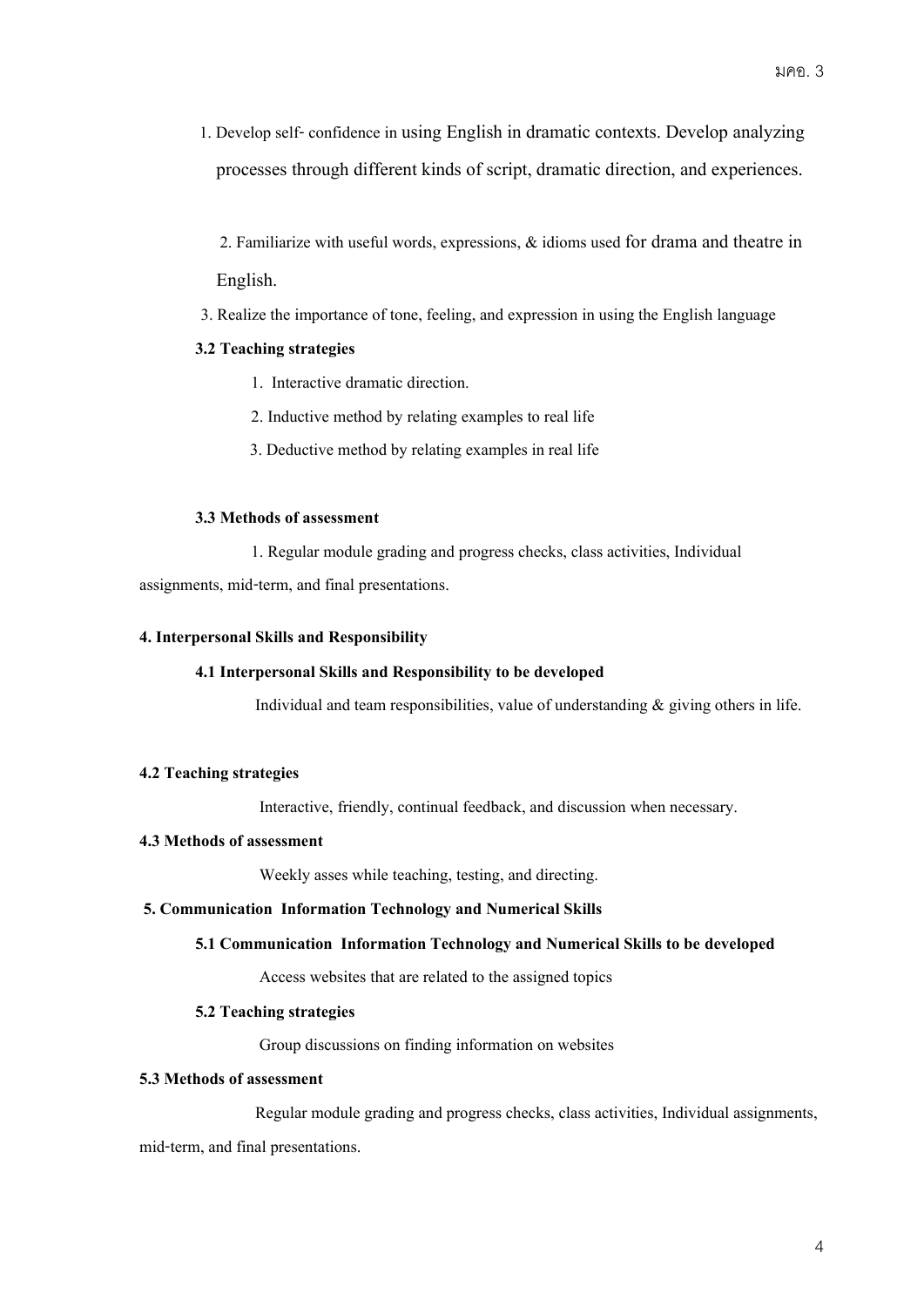# **5. Lesson Plan and Course Evaluation**

# **1**. **Lesson plan**

| weeks          | Topic/ details        | <b>Teaching</b> | <b>Teaching activities and</b><br>Instructor |             |
|----------------|-----------------------|-----------------|----------------------------------------------|-------------|
|                |                       | hours           | instructional materials                      |             |
| $\mathbf{1}$   | Introduction          | $\overline{4}$  | explain course syllabus and course           | A. Coltrane |
|                | Monologue             |                 | requirements                                 |             |
|                | Casting               |                 | monologue scripts                            |             |
|                |                       |                 | diagnostic testing                           |             |
| $\mathfrak{2}$ | Dramatic technique -  | $\overline{4}$  | dramatic direction/performance               | A. Coltrane |
|                | solo performance.     |                 | - scripts                                    |             |
|                |                       |                 | - notebook                                   |             |
|                | Monologue 1           |                 | roleplay/groupwork                           |             |
|                | Workshop I            |                 | - roleplay instructions                      |             |
|                |                       |                 | feedback                                     |             |
|                |                       |                 |                                              |             |
| 3              | Dramatic technique -  | $\overline{4}$  | dramatic direction/performance               | A. Coltrane |
|                | solo performance.     |                 | - scripts                                    |             |
|                |                       |                 | - notebook                                   |             |
|                | Monologue 1           |                 | roleplay/groupwork                           |             |
|                | Woekshop II           |                 | - roleplay instructions                      |             |
|                |                       |                 | feedback                                     |             |
|                |                       |                 |                                              |             |
| 4              | Dramatic technique -  | $\overline{4}$  |                                              | A. Coltrane |
|                | solo performance.     |                 | dramatic direction/performance               |             |
|                |                       |                 | - scripts                                    |             |
|                | Audience appreciation |                 | - notebook                                   |             |
|                | Monologue 2           |                 | feedback                                     |             |
|                |                       |                 |                                              |             |
| 5              | Dramatic technique -  | $\overline{4}$  | dramatic direction/performance               | A. Coltrane |
|                | solo performance      |                 | - scripts                                    |             |
|                |                       |                 | - notebook                                   |             |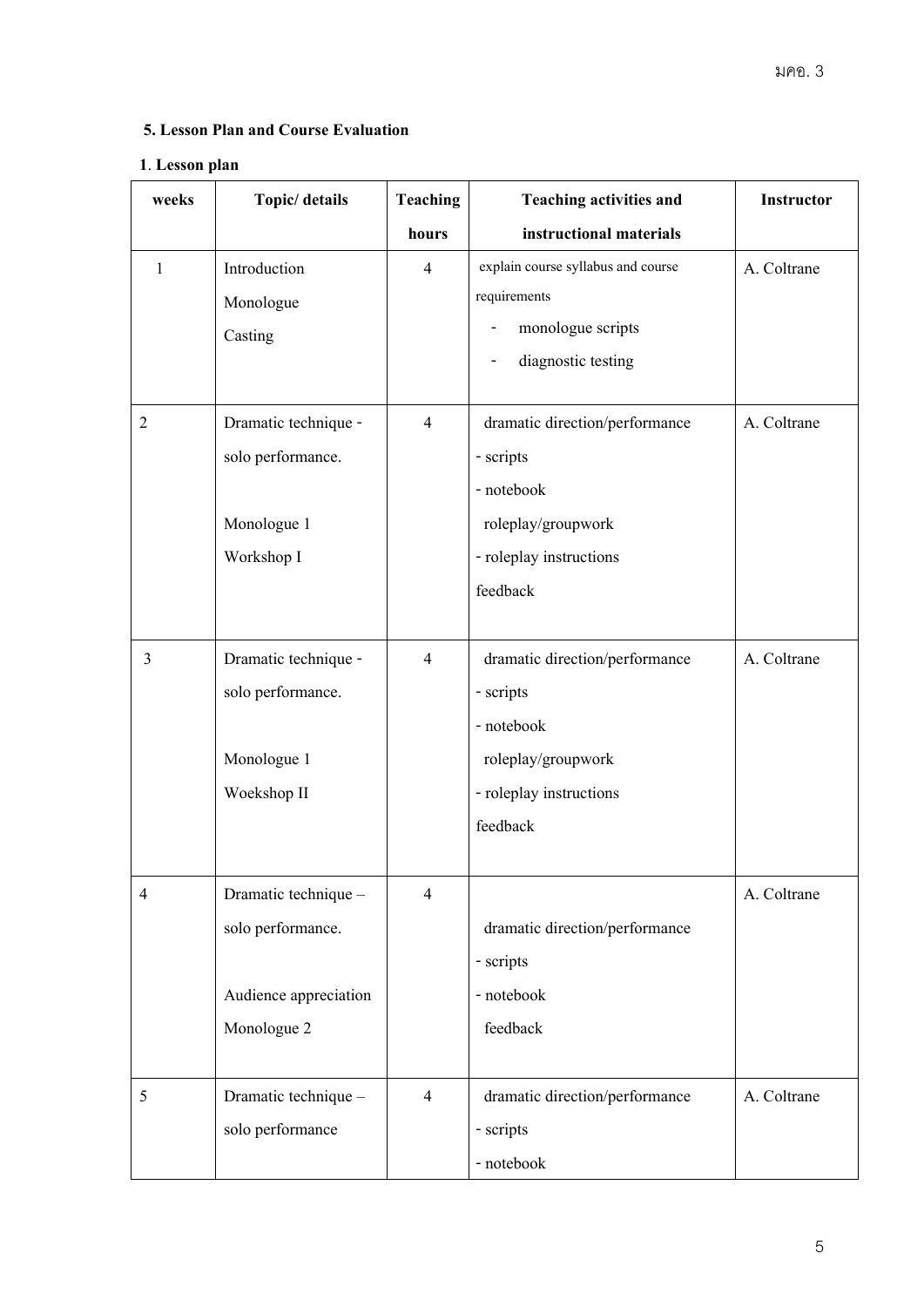|                | Monologue 3               |                | roleplay/groupwork             |             |  |
|----------------|---------------------------|----------------|--------------------------------|-------------|--|
|                | Workshop III              |                | - roleplay instructions        |             |  |
|                |                           |                | feedback                       |             |  |
|                |                           |                |                                |             |  |
| 6              | Dramatic technique -      | $\overline{4}$ | dramatic direction/performance | A. Coltrane |  |
|                | solo performance.         |                | - scripts                      |             |  |
|                |                           |                | - notebook                     |             |  |
|                | Monologue 3               |                | roleplay/groupwork             |             |  |
|                | Workshop IV               |                | - roleplay instructions        |             |  |
|                |                           |                | feedback                       |             |  |
|                |                           |                |                                |             |  |
| $\overline{7}$ | Dramatic technique -      | $\overline{4}$ | dramatic direction/performance | A. Coltrane |  |
|                | solo performance.         |                | - scripts                      |             |  |
|                |                           |                | - notebook                     |             |  |
|                | Monologue Performance     |                | feedback                       |             |  |
|                |                           |                |                                |             |  |
|                |                           |                |                                |             |  |
| $8\,$          | Production 1-             | $\overline{4}$ | dramatic direction/performance | A. Coltrane |  |
|                | ensemble                  |                | - scripts                      |             |  |
|                |                           |                | - notebook                     |             |  |
|                | 'The read through'        |                | - props                        |             |  |
|                |                           |                | - groupwork/pairwork           |             |  |
|                |                           |                |                                |             |  |
| 9              | Production 2 -            | $\overline{4}$ | dramatic direction/performance | A. Coltrane |  |
|                | ensemble                  |                | - scripts                      |             |  |
|                |                           |                | - notebook                     |             |  |
|                | 1 <sup>st</sup> rehearsal |                | - props                        |             |  |
|                | Woekshop V                |                | - groupwork/pairwork           |             |  |
|                |                           |                |                                |             |  |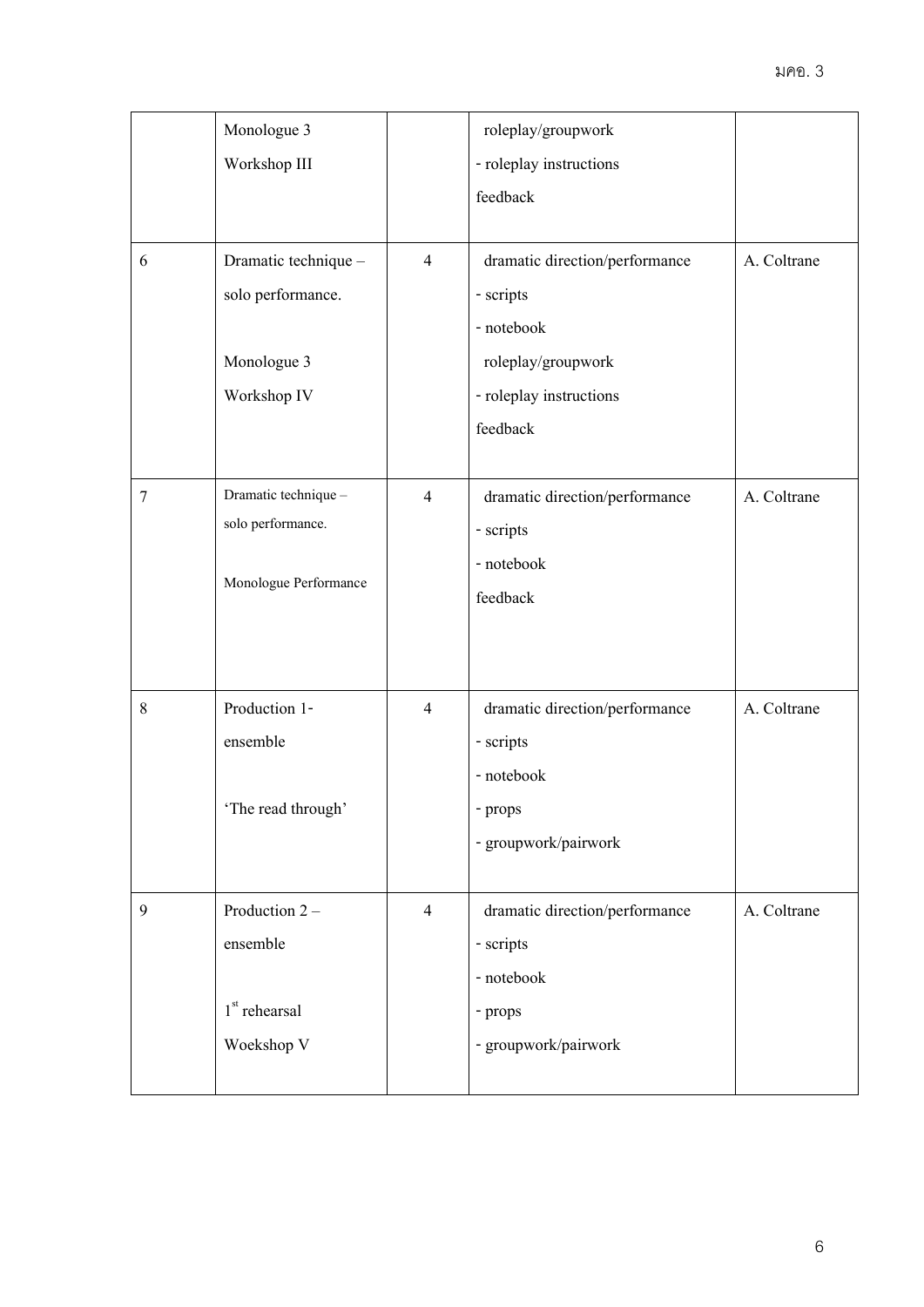| 10                              | Production 3 -                 | $\overline{4}$ | dramatic direction/performance | A. Coltrane |
|---------------------------------|--------------------------------|----------------|--------------------------------|-------------|
|                                 | ensemble                       |                | - scripts                      |             |
|                                 |                                |                | - notebook                     |             |
|                                 | $2nd$ rehearsal<br>Workshop VI |                | - props                        |             |
|                                 |                                |                | - groupwork/pairwork           |             |
|                                 |                                |                |                                |             |
| 11                              | Production 4 -                 | $\overline{4}$ | dramatic direction/performance | A. Coltrane |
|                                 | ensemble                       |                | - scripts                      |             |
| $3rd$ rehearsal<br>Workshop VII |                                |                | - notebook                     |             |
|                                 |                                |                | - props                        |             |
|                                 |                                |                | - groupwork/pairwork           |             |
|                                 |                                |                |                                |             |

| 12 | Production $5-$<br>ensemble<br>$4th$ rehearsal<br>Workshop VIII | $\overline{4}$ | dramatic direction/performance<br>- scripts<br>- notebook<br>- props<br>- groupwork/pairwork | A. Coltrane |
|----|-----------------------------------------------------------------|----------------|----------------------------------------------------------------------------------------------|-------------|
| 13 | Production 6 -<br>ensemble<br>$5th$ rehearsal (final)           | $\overline{4}$ | dramatic direction/performance<br>- scripts<br>- notebook<br>- props<br>- groupwork/pairwork | A. Coltrane |
| 14 | Production 7-<br>ensemble<br>Final Performance                  | $\overline{4}$ | dramatic direction/performance<br>- scripts<br>- notebook<br>- props<br>- groupwork/pairwork | A. Coltrane |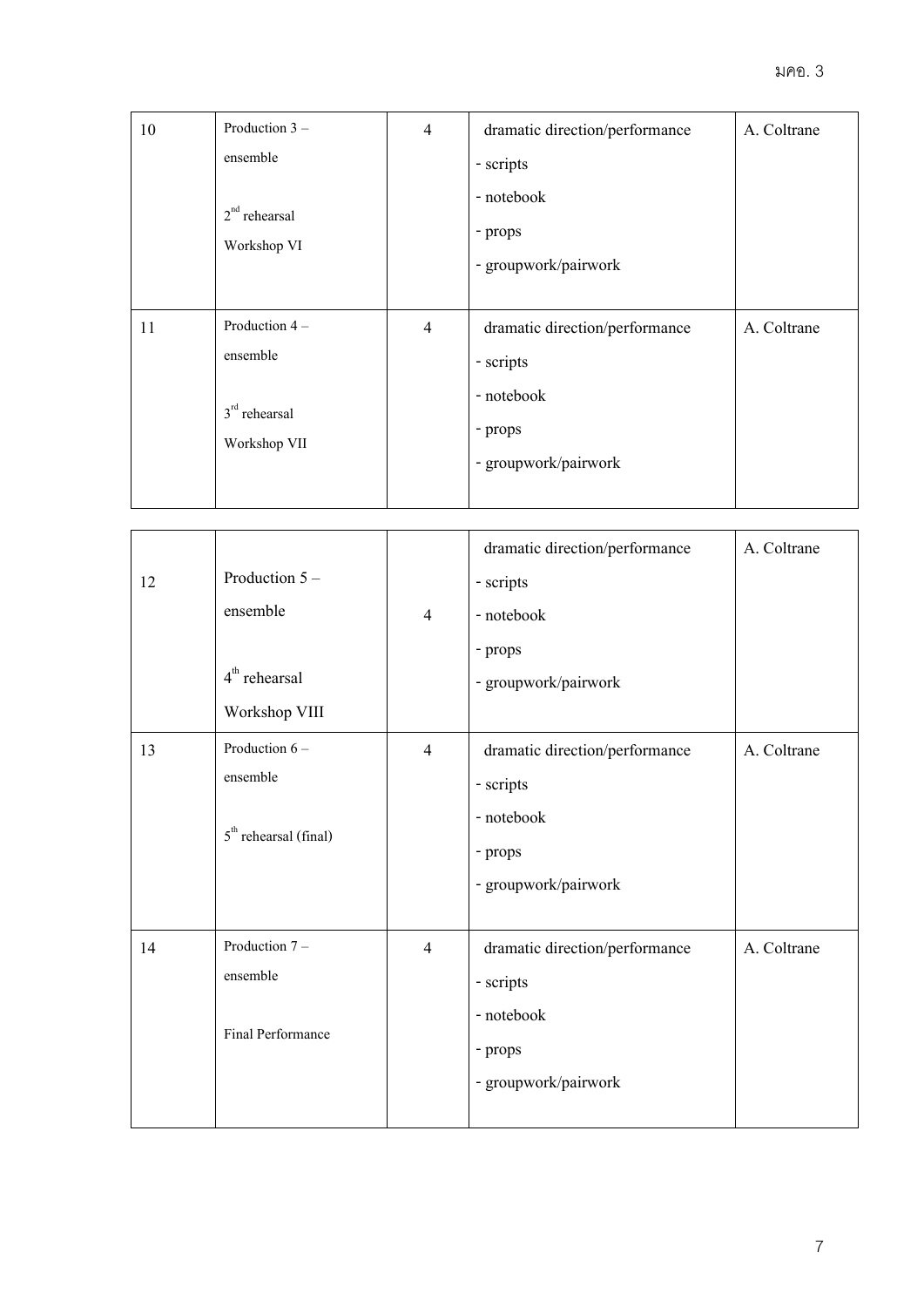| 15 | Radioplay CD             | 4              | $-CD's$    | A. Coltrane |
|----|--------------------------|----------------|------------|-------------|
|    | presentation and private |                | - notebook |             |
|    | Listening.               |                |            |             |
|    |                          |                | feedback   |             |
|    |                          |                |            |             |
|    |                          |                |            |             |
| 16 | <b>Feedback Session</b>  | $\overline{4}$ | notebook   | A. Coltrane |
|    |                          |                |            |             |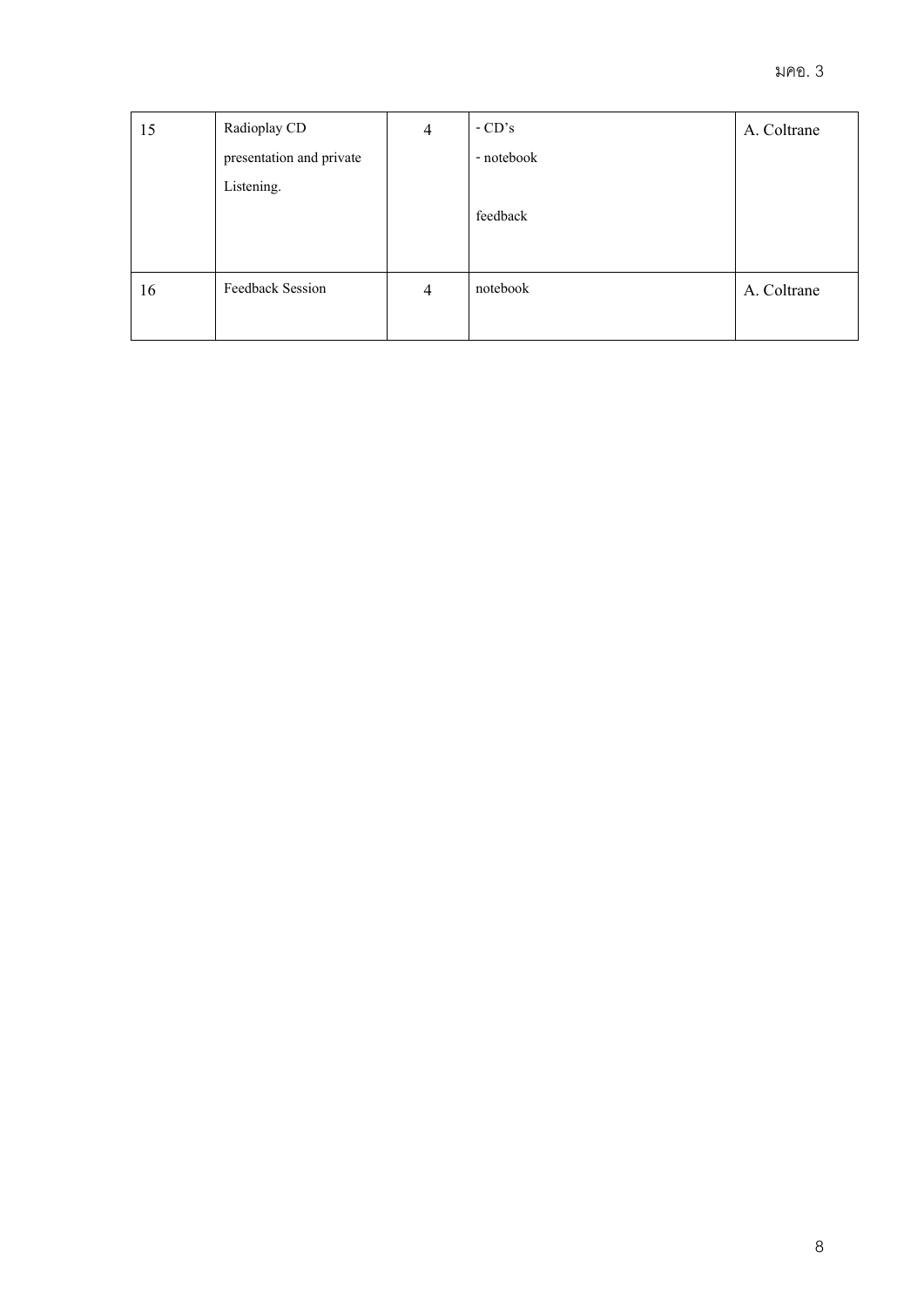# **2. Assessment Plan**

| <b>Activity</b>      | <b>Learning Outcomes</b>                             | <b>Assessment</b>   | Week(s) of    | The proportion of    |
|----------------------|------------------------------------------------------|---------------------|---------------|----------------------|
|                      |                                                      | <b>Strategies</b>   | assessment    | the assessment       |
|                      |                                                      |                     |               | allocated for that   |
|                      |                                                      |                     |               | activity.            |
|                      |                                                      |                     |               | (percentage)         |
| -Interactive lecture | 1. Positive attitude towards                         | Weekly test, mid    | weeks $2 - 7$ | Coursework 70%       |
| with student         | the importance of discipline                         | term test and final | weeks 14/15   |                      |
| centered teaching    | in learning such as                                  | test, discussions   |               | (attendance/attitude |
| strategies           | attendance punctuality,                              | $&$ presentations   |               | 15%, monologue       |
| -individual &        | deadlines, assignments, tests,                       |                     |               | 20%, Workshop        |
|                      | and presentations.                                   |                     |               | 15%, dramatic        |
| pairwork/groupwork   | 2. Accommodate diverse                               |                     |               |                      |
| /roleplay exercises, | learning and thinking styles.                        |                     |               | scene $20\%$ )       |
| presentation and     | 3. Use critical thinking skills                      |                     |               |                      |
| performance          | for analyzing texts.                                 |                     |               | Final $-30%$         |
| brainstorming,       | 4. Be active listener and                            |                     |               |                      |
| discussions on       | active speaker                                       |                     |               | (Radioplay 10%,      |
| various topics       | 5. Develop self-confidence                           |                     |               | production $20\%$ )  |
| reading/speaking     | in public reading $&$                                |                     |               |                      |
| /listening           | speaking of English<br>6. Familiarize with useful    |                     |               |                      |
|                      |                                                      |                     |               |                      |
|                      | words expressions used in<br>dramatic and theatrical |                     |               |                      |
|                      |                                                      |                     |               |                      |
|                      | contexts.<br>7. Realize the importance of            |                     |               |                      |
|                      | tone, expression, and feeling                        |                     |               |                      |
|                      | in speaking English.                                 |                     |               |                      |
|                      | 8. Give proper reasons for                           |                     |               |                      |
|                      | any actions                                          |                     |               |                      |
|                      | 9. Realise the importance of                         |                     |               |                      |
|                      | discipline, and method in life                       |                     |               |                      |
|                      | 10. Use the IT (internet,                            |                     |               |                      |
|                      | visual aids) effectively.                            |                     |               |                      |
|                      |                                                      |                     |               |                      |
|                      |                                                      |                     |               |                      |
|                      |                                                      |                     |               |                      |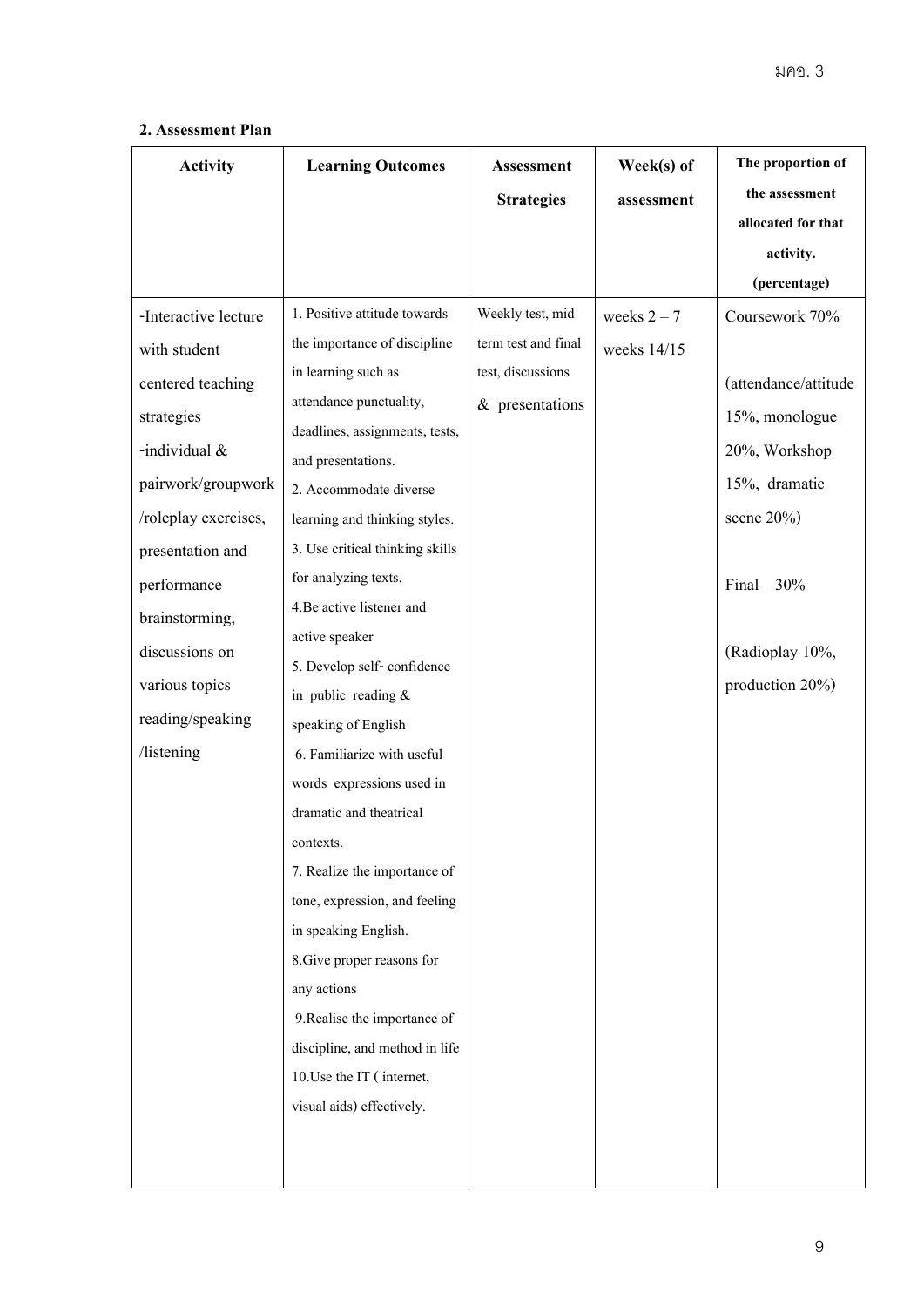# **6. Learning Resources**

# **1. Required Texts**

Ford, M. (2003) *Five Short Plays*, Oxford University Press.

# **2. Essential References**

http:// http://www.ace-your-audition.com

http://www. [http://freedrama.net](http://freedrama.net/)

# **http://www.tarameddaugh.com**

#### **3. Recommended Books and Reference Material**

Barker, C. (1977*) Theatre Games*, Methuen. Bowskill, D. (1973*) Acting and Stagecraft Made Simple*, W. H. Allen. Brook, P. (1972*) The Empty Space*, Penguin. Educational Ltd. Hodgson, J. (1977) *The Uses of Drama*, Methuen. Johnstone, K. (1981) *IMPRO: Improvisation and the Theatre,* Methuen. Rittenberg, M. and Kreitzer, P. (1981) *English Through Drama*, Hayward Calif: Alemany Press. Spolin, V. (1966) *Improvisation for the Theatre*, Pitman.

# **Source materials for activities**

Crystal, D. (1998) *Language Play*, Penguin. Hoper, C. *et al*. (1976) *Awareness Games*, New York: St Martin's Press. Jones, K. (1982) *Simulations in Language Teaching*, CUP.

# **7. Course Evaluation and Improvement Processes**

# **1. Strategies for Obtaining Student Feedback on Quality of Teaching**

- \* Formal evaluation by the university on line
- \*Discussion with all students in the class and also with small groups of students
- \* Also the class leader

#### **2. Other Strategies for Evaluation of Teaching**

\* Independent assessment of standards achieved by students, and independent advice on assignment

tasks.

 **\***Consultation with students' advisors